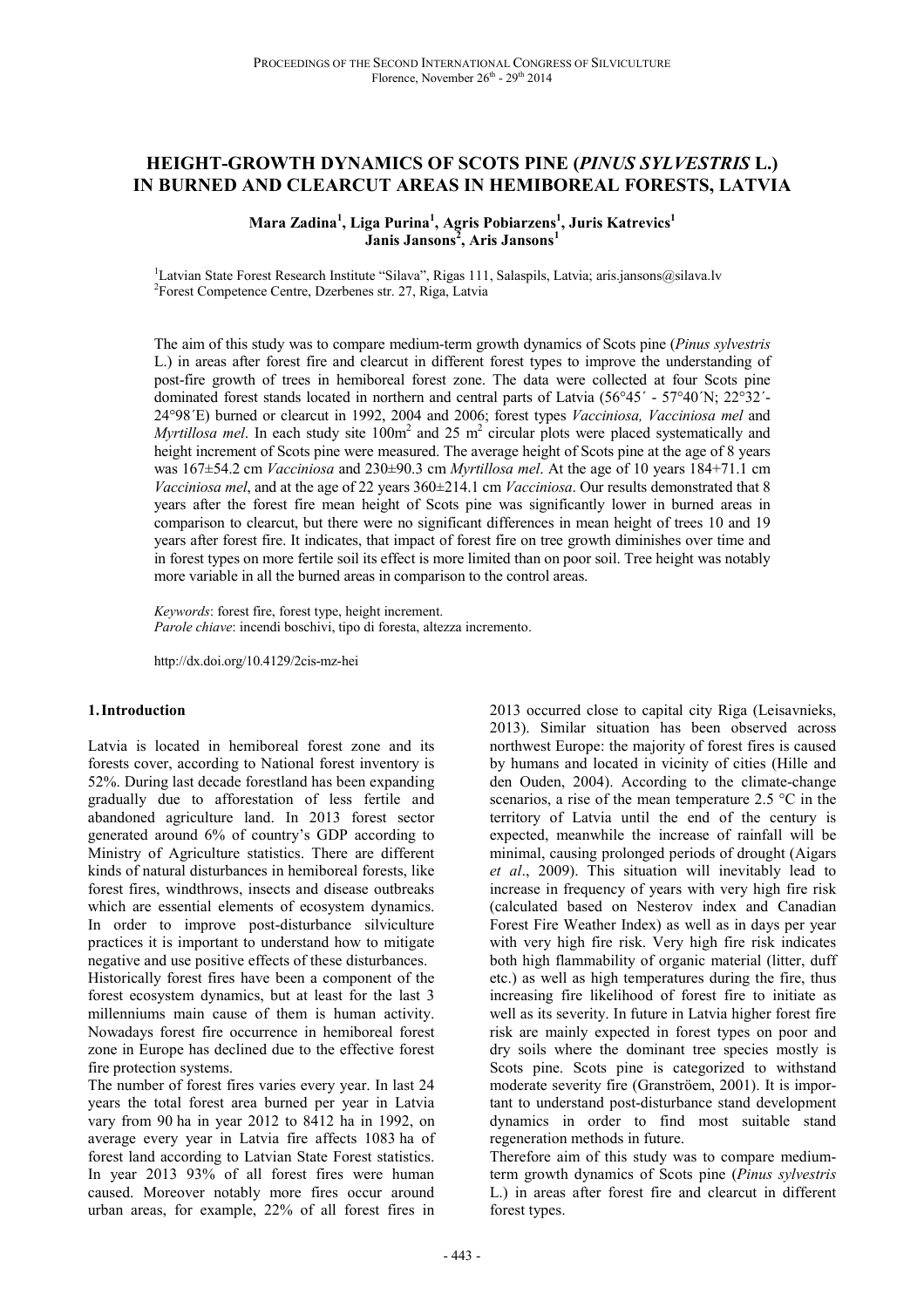## **2.Materials and methods**

### *2.1 The study area*

The study area is located in northern and central parts of Latvia (56°45´- 57°40´N, 22°32´-24°98´E). The average annual temperature in territory of Latvia is  $+5.9$  °C, on average July is the warmest month with the average temperature is  $+17.0$  °C, the coldest months of the year are January and February with the average temperature from  $-4.6$  to  $-4.7$  °C. The mean amount of precipitation annually is 667 mm. The months with the most of precipitation on average 78 mm are July and August. The months with the lowest amount of precipitation on average 33 mm are February and March according to Latvian Environment, Geology and Meteorology Centre statistics**.**

## *2.2 Data sampling and data analysis*

The data were collected in four Scots pine (*Pinus sylvestris* L.) dominated forest stands in summer and autumn in 2014. In all sites has been recorded high severity- stand replacing forest fire, followed by salvage clearcutting. Sites were regenerated by planting in year 1992 (Slitere, *Vacciniosa* forest type), 2004 (Ugale, *Vacciniosa mel*. forest type) and 2006 (Jaunjelgava and Dalbe, *Vacciniosa* and *Myrtillosa mel*. respectively). Clearcut area of the same year and forest type, regenerated by Scots pine, located close to the respective site were chosen as comparison.

At each study site 100  $\text{m}^2$  and 25  $\text{m}^2$  circular plots were placed systematically and height increment of Scots pine, Silver birch (*Bentula pendula* Roth*.*), Norway spruce (*Picea abies* L*.*) and Trembling aspen (*Populus tremuloides*) was measured. Student's T-test was used to assess significant differences between areas after forest fire (further in text referred as burned) and control areas.

## **3.Results**

The average height of Scots pine at the age of 8 years was 167±54.2 cm (mean±SD) in *Vacciniosa* forest type and 230.4±90.3 cm in *Myrtillosa mel* forest type. At both sites mean height of Scots pine was significantly higher  $(p=0.001)$  in the control areas than in the burned areas (Tab. 1). The difference between burned and control areas was from 25 to 36 cm, higher height difference were found in forest type on poorest soil (*Vacciniosa*). At these sites also the Scots pine height increment of the last 3 years demonstrated similar tendency i.e. gradual increase of height difference between burned and control areas (Fig.1. A, B). At age of 10 years in *Vacciniosa mel* forest type no significant ( $p>0.1$ ,  $\alpha=0.05$ ) height differences between control and burned areas was observed, however, it is a results of changes during last years, since at the age 7 years pines were significantly higher in the burned areas than in control (Fig. 1 C).

At the age of 19 years in *Vacciniosa* forest type no significant height differences between burned and control areas ( $p=0.76$ ,  $\alpha=0.05$ ) was observed (Fig. 2). Moreover there was no significant height differences between burned and control areas in the last two years.

Scots pine height was clearly more variable in all the burned areas compared to control areas. At burned areas variation coefficient ranged from 32-59%, but in control areas from 29-50 % respectively (Tab. 2).

The highest Scots pine height variability observed in *Vacciniosa* forest type at age of 19 years in burned area was 59% but in control –50%. The most even distributed height of Scots pine is observed in *Vacciniosa* forest type at age of 8 years in burned areas 32 % but in control areas 29%. Density of Scots pines was notably and significantly higher in burned areas in comparison to clearcuded in both sites in *Vacciniosa* forest type and lower in *Vacciniosa mel.* forest type; density of other tree species (birch, aspen, spruce) was significantly higher in clearcuted sites only in tow oldest areas (Ugale and Slitere). Plot-mean level correlation between density of other tree species and density Scots pine varied widely, but was not significant in any of the sites (Tab. 2).

## **4.Discussion**

Number of studies has analyzed post-fire regeneration and short-term growth trends. For example, positive effect of forest fire on Scots pine regeneration is reported by Hille and den Ouden (2004): they found that Scots pine recruitment in *Oxalio-Myrtillo-Cultopinetum sylvestris* forest sites was more successful and height significantly higher after medium severity fires than after soil scarification in clearcut areas in Germany. Similarly, in Lithuania regeneration of Scots pine in first 4 years after low intensity fire in *Vaccinium* forest type was more successful than in control areas, although height increment wasn't measured in this study (Marozas *et al*., 2007). However, there is very limited number of studies covering medium-term impact of forest fire on tree growth that is the object of our study. Our results demonstrate that after the fire growth of Scots pine is significantly slower at age of 8 years in *Vacciniosa* and *Myrtillosa mel* forest types, but at age of 10 and 19 years no significant mean height differences were observed at burned and clearcut areas in *Vacciniosa mel* and *Vacciniosa* forest types. In Canada study results shows that in black spruce stand height differences between burned and clearcut area disappear at age 50 years on sandy loam soils (Ruel *et al*., 2004). Negative effect of forest fire on tree growth, decreasing over time, is linked to its impact on soil. During high severity forest fire large part of organic matter is consumed, soil characteristics i.e. porosity and structure are degraded (Certini, 2005) and root system and mycorrhizas are damaged (Hille, 2006). Also significant loses from forest floor of K and N have been observed at young stands after forest fire, while no significant loss of soil nutrients were observed after clearcut harvesting (Simard *et al.*, 2001). The higher height difference between burned and control areas was found in *Vacciniosa* forest type at age of 8 years. On average in non-disturbed *Vacciniosa* (poor sandy soil) forest floor humus layer is 5 cm thick, while in *Myrtillosa mel* (sandy loam soil) humus layer is around 20 cm. It could explain the higher absolute and relative tree height differences between burned and clearcut areas observed in Vacciniosa in comparison to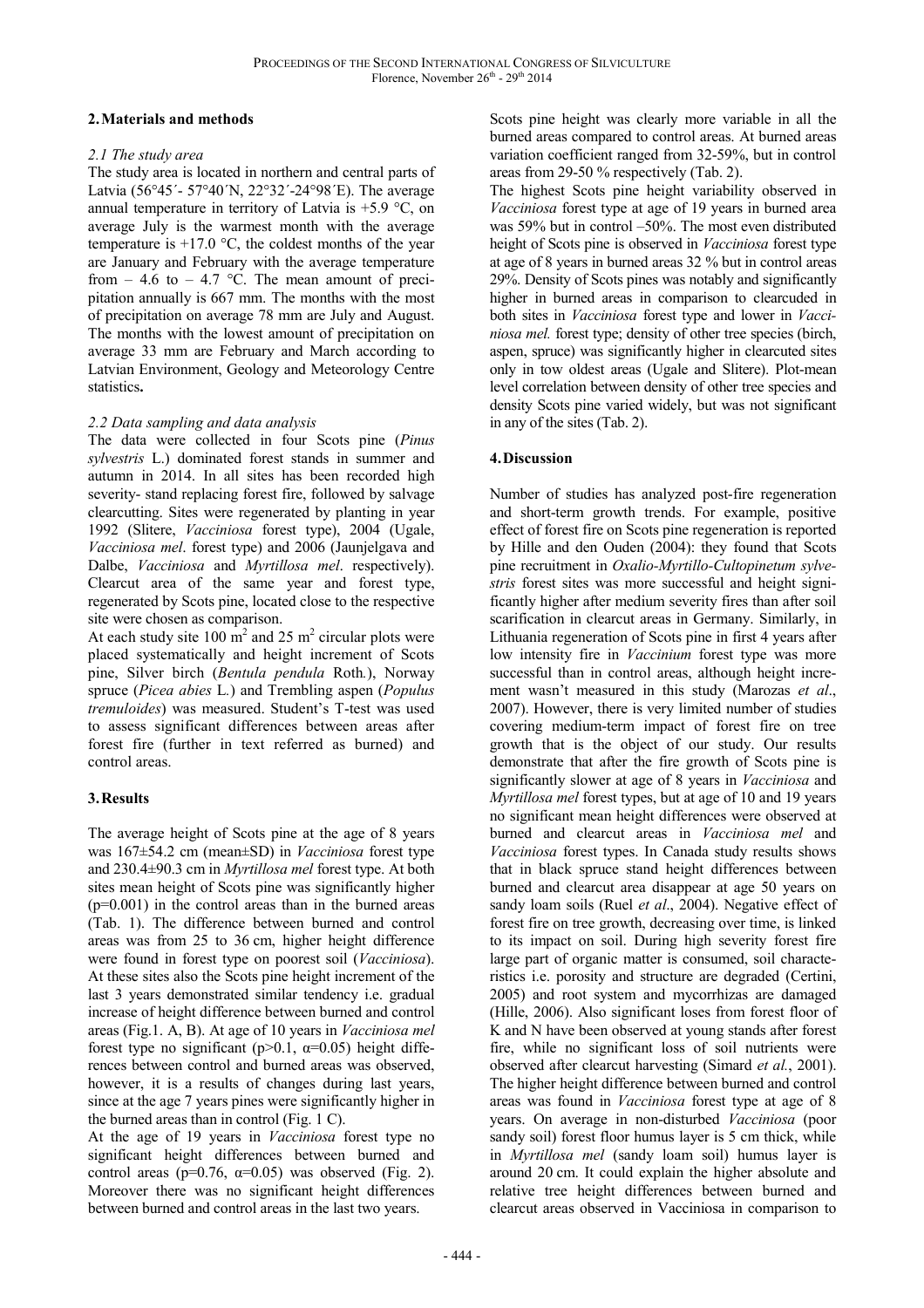*Myrtillosa mel*.: effect of forest fire on thinner humus layer could be more degrading and soil nutrient leakage is more intense from sandy soils than from sandy loam soils. In *Vacciniosa mel* forest type with relative thick humus layer (20 cm on average) all organic material may not be consumed also during high intensity forest fire and could therefore explain, why no significant height differences are observed for Scots pine at the age of 10 years between burned and clearcut areas in this forest type. Negative effect of forest fire on soil (total mass of organic carbon, extractable Ca, P and pH), lasting longer than the age of trees of in our study (for 21 years) was found in boreal forest zone (Simard *et al*., 2001). Sooner disappearing impact of forest fire in our study could be explained by differences of climatic conditions (as the nutrient cycling and accumulation of organic matter is faster in hemiboreal or nemoral, than in boreal zone) or forest type. Scots pine and other tree species density in our study varied significantly between treatments and sites; moreover we did not find significant correlation between Scots pine density and other tree species densities. Tree densities at commercial stands are mainly influenced by timing and intensity of thinning (not known in our study sites) therefore we cannot attribute observed differences to influence of forest fire. Stand-development following fire disturbance primarily depends on the fire severity and the scale of damage to the ecosystem (Hille, 2006). Scots pine height variation was higher at burned sites compared to control

areas. Similar results have been observed by Taylor *et al*. (2013) in boreal forests and these differences can be explained by different spatial heterogeneity of forest fire severity which is affected by stand composition and fuel load (Kafka *et al*., 2001) weather conditions and topography (Taylor *et al*., 2013).

This heterogeneity affects humidity, soil moisture and temperature, crucial for early development stages of trees (Hille and den Ouden, 2004) as well as nutrient availability, important to boost tree growth. Patches of lower fore intensity might even have had a positive influence on availability of soil minerals and eliminate plant competition (Certini, 2005), therefore boosting growth of particular trees.

Therefore further studies shall include soil- analysis to improve the understanding of the causes of observed Scots pine height differences and cover higher number of sites and sample plots to address the impact of heterogenity and better reveal the medium-term impact of forest fire.

## **Acknowledgements**

The study was supported by Forest Competence Centre (ERAF, L-KC-11-0004) project "Ecological risk in management of forest capital value – methods of assessment and recommendations of their minimization".

| <b>Site</b><br><i>Forest type</i> | Treatment     | Mean height of<br>Scots pine (cm) | $SD$ (cm) | Mean height of birch,<br>aspen, spruce tree<br>species (cm) | $SD$ (cm) |
|-----------------------------------|---------------|-----------------------------------|-----------|-------------------------------------------------------------|-----------|
| Jaunjelgava<br>Vacciniosa         | <b>Burned</b> | 167                               | 54.2      | 147                                                         | 83.3      |
|                                   | Control       | 202                               | 57.9      | 165                                                         | 151.6     |
| Dalbe<br>Myrtillosa mel           | <b>Burned</b> | 230                               | 90.3      | 146                                                         | 64.2      |
|                                   | Control       | 254                               | 85.9      | 125                                                         | 52.1      |
| Ugale<br>Vacciniosa mel           | Burned        | 184                               | 71.1      | 78                                                          | 44.8      |
|                                   | Control       | 192                               | 69.4      | 117                                                         | 64.9      |
| Slitere<br>Vacciniosa             | Burned        | 360                               | 214.1     | 75                                                          | 53.8      |
|                                   | Control       | 356                               | 179.1     | 119                                                         | 71.9      |

Table 1. Tree height in stands after forest fire and clearcut.

SD - standard deviation

\*differences between burned and clearcuted sites statistically significant

Table 2. Variation of Scots pine height at burned and control sites.

| <b>Sites</b>              | Treatment | Coefficient of<br>variation | Scots<br>pine $ha^{-1}$ | Birch, aspen, spruce<br>trees $ha^{-1}$ | Correlation |
|---------------------------|-----------|-----------------------------|-------------------------|-----------------------------------------|-------------|
| Jaunjelgava<br>Vacciniosa | Burned    | 32%                         | 2829*                   | 2800                                    | 0.10        |
|                           | Control   | 29%                         | 3815                    | 5070                                    | 0.21        |
| Dalbe<br>Myrtillosa mel   | Burned    | 39%                         | 3174                    | 3076                                    | $-0.06$     |
|                           | Control   | 34%                         | 2995                    | 2633                                    | $-0.16$     |
| Ugale<br>Vacciniosa mel   | Burned    | 39%                         | $2820*$                 | $565*$                                  | $-0.34$     |
|                           | Control   | 36%                         | 2008                    | 3602                                    | $-0.29$     |
| Slitere<br>Vacciniosa     | Burned    | 59%                         | 1918*                   | $1362*$                                 | 0.09        |
|                           | Control   | 50%                         | 4457                    | 6811                                    | 0.64        |

Correlation-plot mean correlation between density of Scots pine and density of other tree species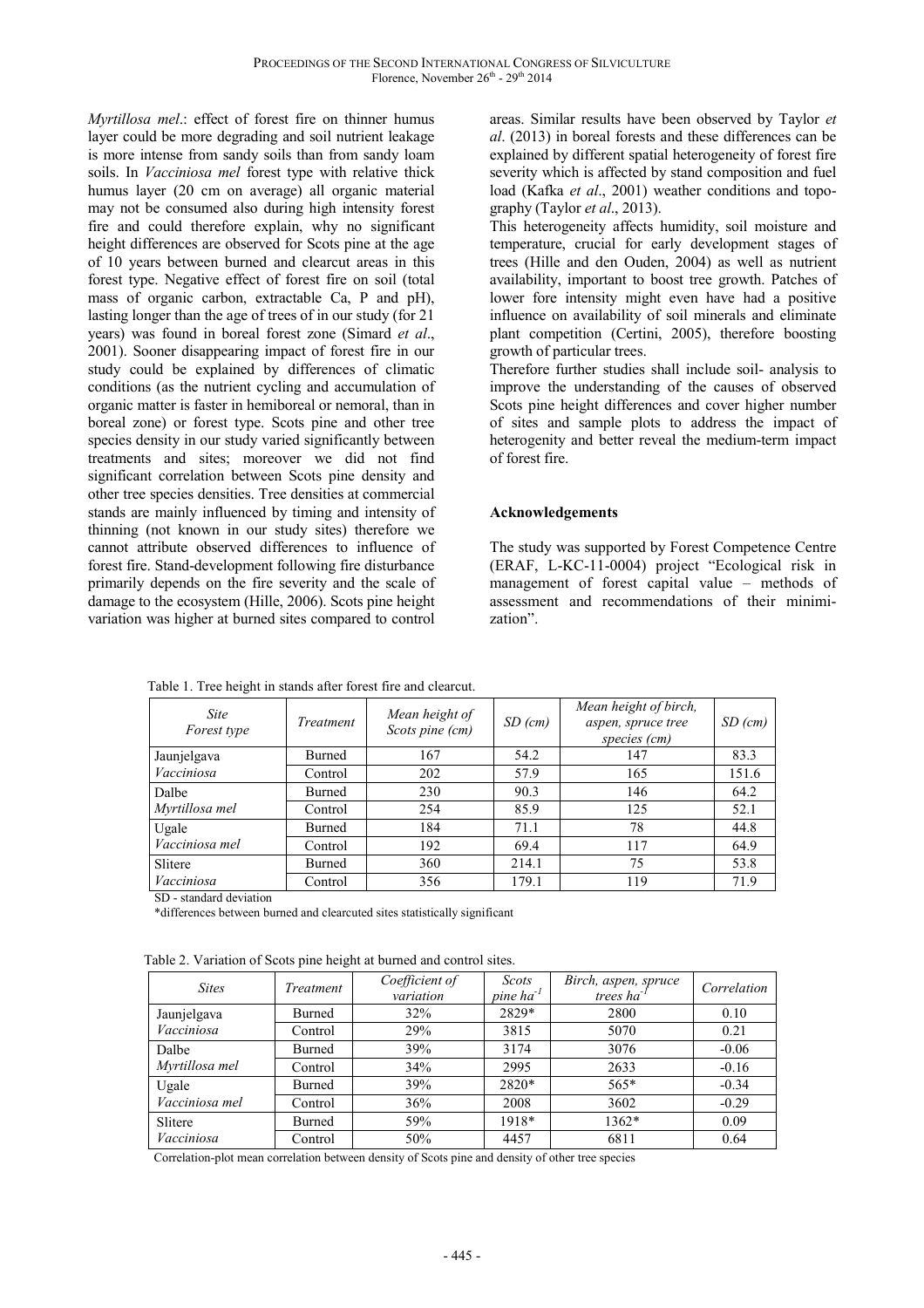

Figure 1. Average height of Scots pine at the age of 5 to 8 years in *Myrtillosa mel* (A) and *Vacciniosa* (B) forest type and at age of 7 to 10 years in *Vacciniosa mel* (C) forest type.



Figure 2. Average height of Scots pine at the age of 17 to 19 years in *Vacciniosa* forest type.

#### **RIASSUNTO**

#### **La dinamica della crescita in altezza del pino silvestre (***Pinus sylvestris* **L.) nelle aree bruciate e in quelle disboscate a taglio raso delle foreste emiboreali, Lettonia**

L'obiettivo di questo studio era quello di comparare la dinamica di rigenerazione e crescita di lungo periodo del pino silvestre (*Pinus sylvestris* L.) nelle aree bruciate e in quelle disboscate a taglio raso per migliorare la comprensione delle conseguenze a lungo termine dell'incendio boschivo nella zona delle foreste emiboreali.

I dati sono stati raccolti in quattro soprassuoli forestali dominati da pino silvestre situati nelle parti settentrionali e centrali della Lettonia (56°45´ - 57°40´N; 22°32´-24°98´E), bruciati o disboscati a taglio raso nel 1992, 2004 e 2006; tipi forestali: *Vacciniosa, Vacciniosa mel* e *Myrtillosa mel*.

In ogni area di studio sono stati localizzati in modo sistematico i plot circolari di 100 m<sup>2</sup> e di 25 m<sup>2</sup> ed è